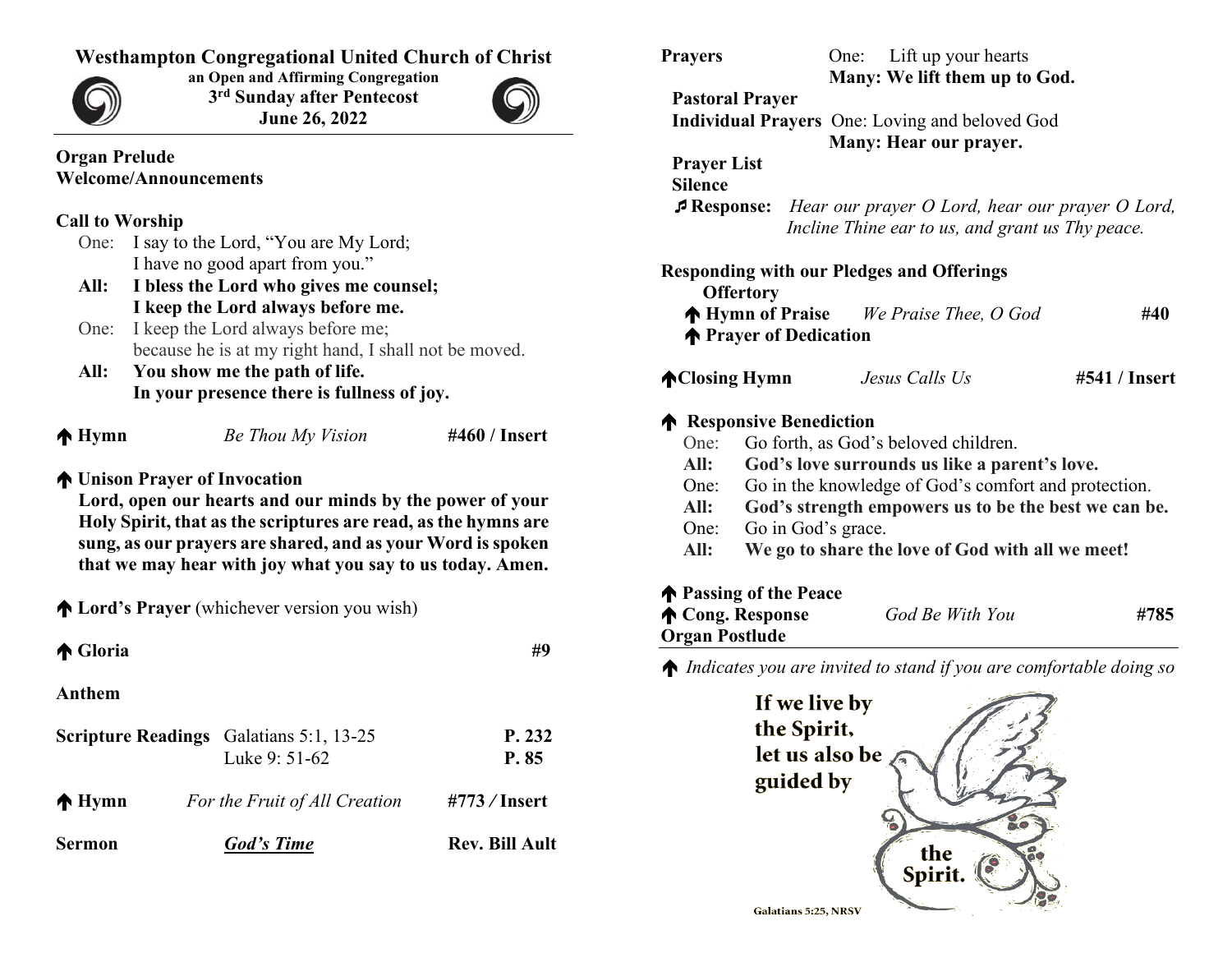

self-control Answer: love, joy, peace, patience, kindness, goodness, faithtulness, gentleness,

**Welcome** ... to the Westhampton Congregational United Church of Christ. We are an open and affirming church and we are happy you are here. We hope that you receive some blessing from our worship and fellowship this morning. **To join online via Zoom: Press Ctrl an[d CLICK HERE,](https://us06web.zoom.us/j/3210699076?pwd=UExibTJ3Uk40M2tRVlVCK1h5QUNYUT09)** OR visit zoom.us, click Join a Meeting and enter Meeting ID: 321 069 9076 and Passcode: 248423. OR to join by phone, dial 1-646-558-8656, then enter Meeting ID and Passcode.

#### Church Office Contact Info

Church Office: [westhamptonchurchucc@comcast.net;](mailto:westhamptonchurchucc@comcast.net) 413-527-4204 For pastoral needs, contact Kevin O'Keefe at 413-586-7581 or Sue Tracy Small 413-354-1021 who will connect you to Rev. Carol Smith.

#### Worship Participants

| People of the church                  |
|---------------------------------------|
| Rev. Bill Ault                        |
| ↑ Charlotte Wood and Evelyn Blakesley |
| $\blacktriangleright$ Shirley Raymond |
| Charlotte Wood                        |
| Anita Hickey                          |
| Sue and Richie Small                  |
| Julie Holt                            |
| <b>Bob Miller</b>                     |
|                                       |

### This Week at the Church…

Mondays at 6:30pm- Cub Scouts (bi-weekly) M/W/F/Sat - Food Pantry, see website for hours Friday at 7pm - AA meeting

### Birthdays & Anniversaries

June 26  $\triangle$  - Cole Carriveau June 27  $\triangleleft$  - Ed Costello June 28  $\star$ - Fletcher Nehring, Lyssa Tirrell June 29  $\triangle$  - Denise Clark June 27  $\blacktriangleright$  - Margie and Henry Parsons June 29  $\blacktriangleright$  Kathy and Andy Church June 29  $\blacktriangleright$  - Cheryl and Steve Malinowski June 29  $\bullet$  - Ashley and David Therrien June 30  $\blacktriangleright$  - Sue and Tom Morton June 30  $\blacktriangleright$  - Sue Tracy Small and Richie Small